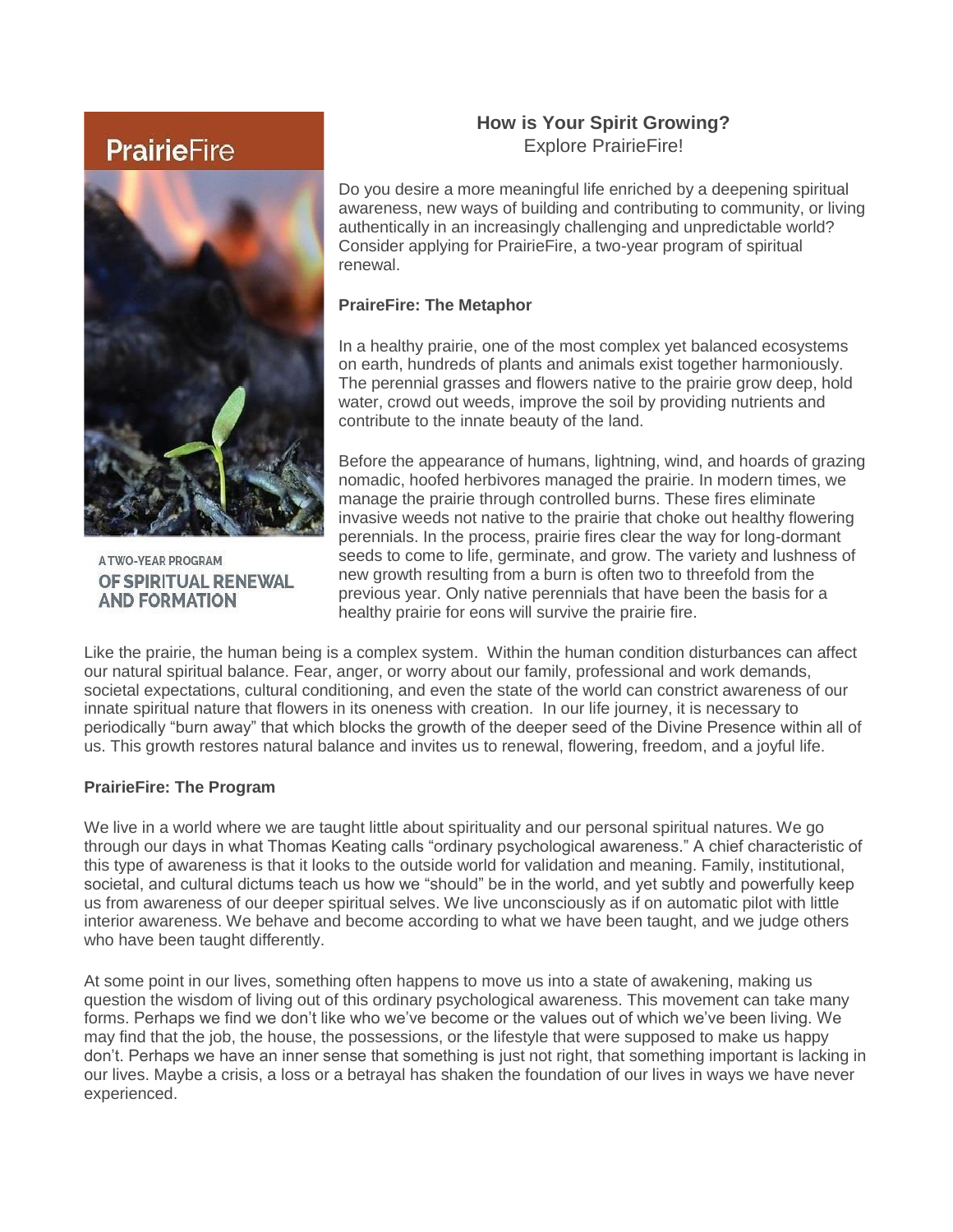Whether spontaneously suffered or intentionally chosen, often such events powerfully draw us from the lure of the outer into new awareness of our inner spiritual being – and deeper still, into awareness of that Presence in whose image each of us is created. This process leads to authentic healing. Just as the prairie recovers or heals following a prairie fire, new life springs forth in us.

PrairieFire, a two-year program of spiritual renewal, deepening and formation, provides a safe and sacred environment to allow the clearing of our inner terrain to promote new growth. In the safety of a community that provides support, resources and containment, we explore together our ways of thinking, our notions about God, and negative attitudes such as attachments, aversions, judgments, competition and expectations. We will discover how to remove the barriers of harmful thinking that keep us from knowing the truth of our divine natures as made visible in our ordinary lives.

The result promises to be a deeper level of acceptance of self and others; a closer relationship with the Divine; increased congruence as our lives more fully express the wonder of oneness with the whole of creation; and a new commitment to live in heightened awareness of the presence and activity of the Divine accompanying us in the holiness of everyday life.

If you are ready to explore and embrace a new way of being in the world while in sacred community with others, we invite you to consider PrairieFire. If your spirit resonates with the spirit of PrairieFire, we encourage you to apply.

#### **PraireFire: Focus**

PrairieFire is an invitation to a deeper spiritual life, an invitation to set time aside for renewing of self and awakening of soul. It is an opportunity for education and mutual guidance and support in developing spiritual awareness and life-sustaining spiritual practices.

#### **PrairieFire: Goals and Objectives**

- To build an intentional community where participants will find the safety and structure needed to nurture and revitalize their souls.
- To provide participants with grounding in the contemplative Christian tradition with a focus on Benedictine spirituality.
- To facilitate experiences of contemplative spiritual practices and listening skills for deepening one's relationship with self, others, and the Divine Presence.
- To foster discernment that leads each participant to a way of being in the world, characterized by contemplation, non-reactivity, prayerful listening and emerging expressions of one's true self.

#### **PrairieFire: Program Components**

- Monthly gatherings for two years from September 2021 through June 2023
- A two-day retreat each September (2021 and 2022). The 2021 retreat will be September 19-21. It will open Sunday afternoon and close Tuesday morning.
- Day-long gatherings each month from October through June each year. Meetings will take place on every third Saturday from 8:30-4:00 pm
	- Gatherings include a variety of experiences, such as
		- $\circ$  Opening and closing circles of meditation, centering and personal sharing
		- o Topical presentation with monthly readings assigned
		- o Small group spiritual direction
		- o Experiential exercises with time for quiet personal reflection.
		- o Community-building with an emphasis on compassionate hospitality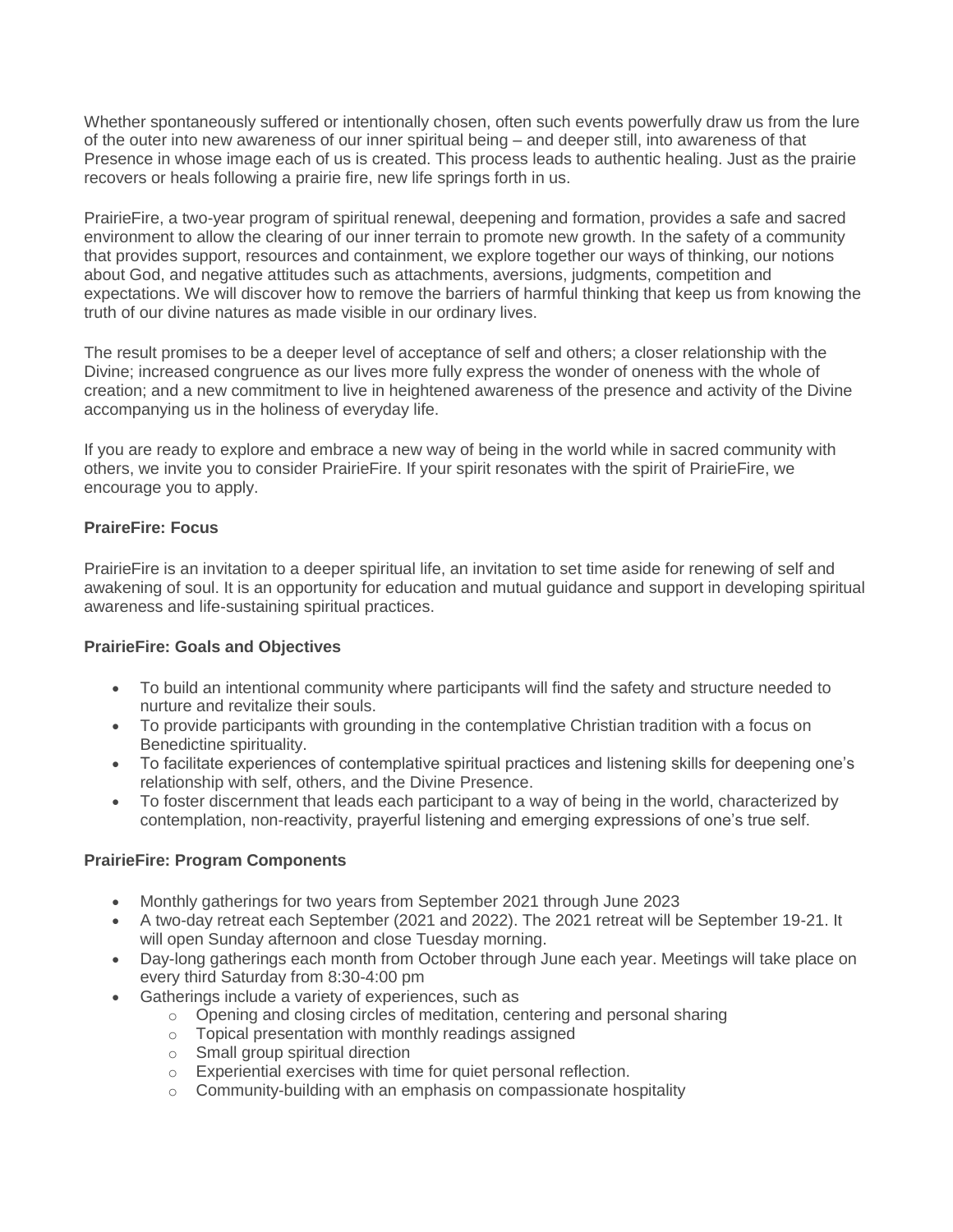Course requirements:

- Monthly individual spiritual direction sessions (a list of spiritual directors is available)
- One directed spiritual retreat (a minimum of three days)
- Three assigned books each year and monthly topical articles
- Regular reflection and integration papers (each paper submitted is returned with written comments)
- Participants are expected to faithfully engage in all aspects of the program.

Topics covered include but are not limited to:

#### Year 1

- The Christian Contemplative Tradition as a Path of Renewal
- Celtic Spirituality: Listening for the Heartbeat of God
- The Human Condition: Addiction, Attachment and Codependency
- Liberating the Heart: Surrender, Letting Go and Forgiveness
- Listening Skills: Deep Listening, Heart Listening, Compassionate Listening

#### Year 2

- The Rule of Benedict
- Incarnated Spirituality
- Obstacles to Spiritual Growth
- Creativity as Spiritual Expression
- Listening Skills: Continued Deepening of Skills Experienced in Year 1

Spiritual Practices include but are not limited to:

- Centering Prayer
- Lectio Divina
- Welcoming Prayer
- Sacred Chant
- Sacred Movement
- Art as Prayer

# **PrairieFire: Meeting Schedule and Class Size**

We will begin with a two-day retreat in September and one Saturday per month, Oct – June.

Class size will be limited to 24 to ensure an optimal experience.

Sample schedule for monthly day-long gathering:

8:00 – 8:30 a.m. – Gathering and Refreshments 8:30 – 9:30 a.m. – Centering, Opening Reflection, and Check-in Circle 9:30 – 11:45 a.m. – Topical Presentations 11:45 a.m. – 12:30 p.m. – Lunch 12:30 – 2:15 p.m. – Spiritual Practices Presentations and Experiences 2:15 – 3:30 p.m. – Group Spiritual Direction 3:30 – 4:00 p.m. – Closing